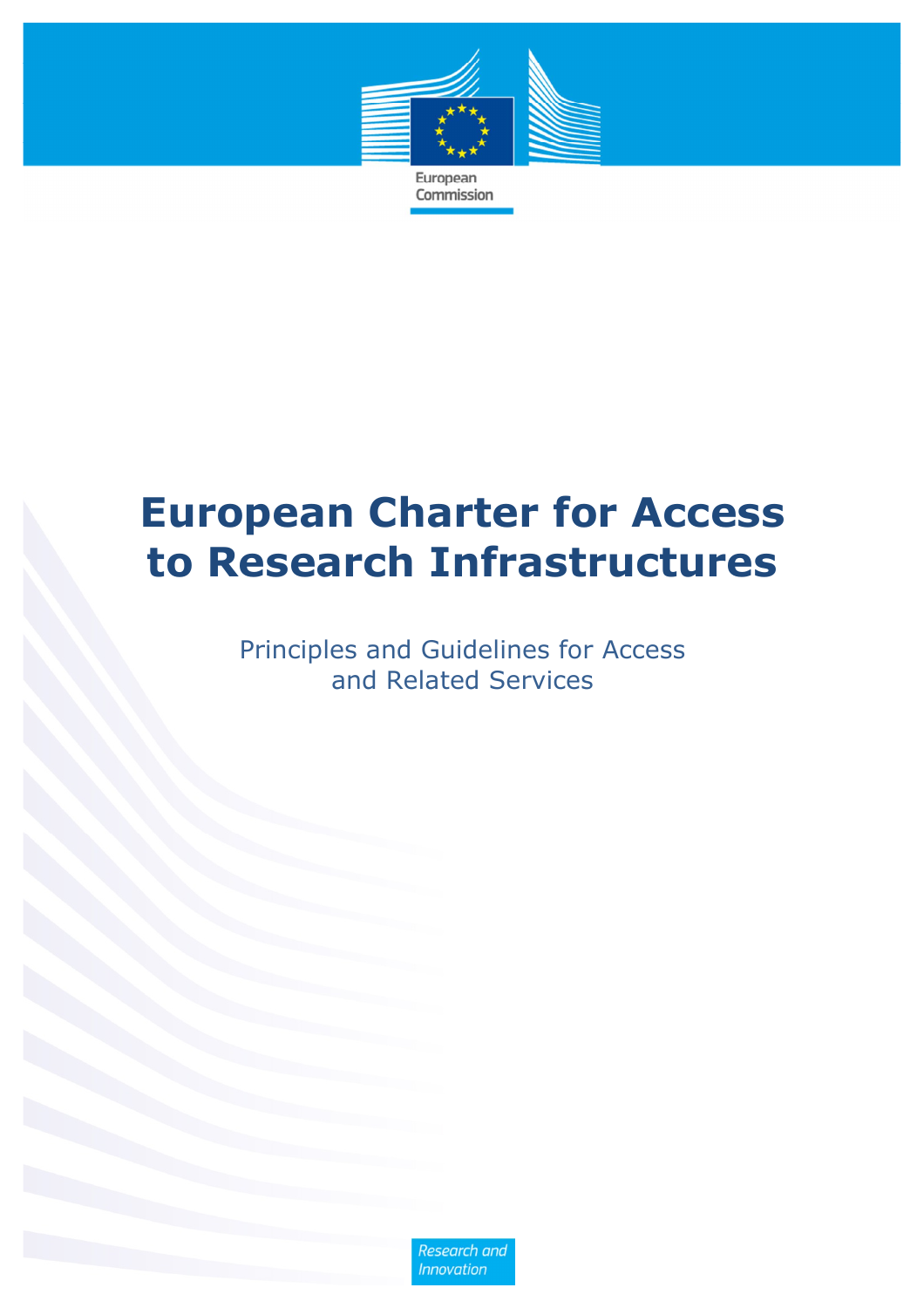EUROPEAN COMMISSION Directorate-General for Research and Innovation Directorate B – Open Innovation and Open Science Unit B4 – Research Infrastructures

*Contact: Andrea De Candido* 

*E-mail: RTD-CHARTER-FOR-ACCESS@ec.europa.eu*  RTD-PUBLICATIONS@ec.europa.eu

*European Commission B-1049 Brussels*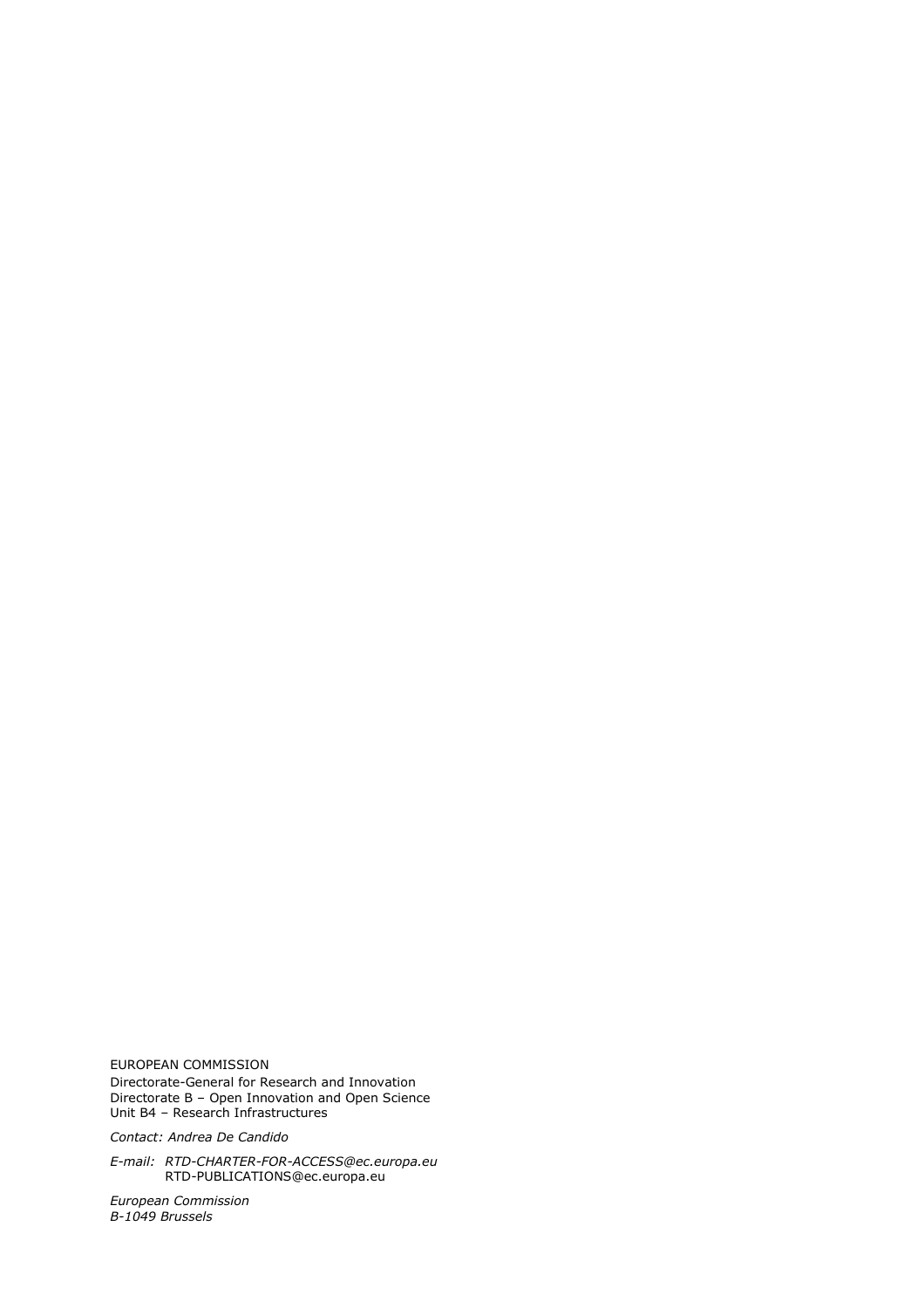# **European Charter for Access to Research Infrastructures**

*Principles and Guidelines for Access and Related Services*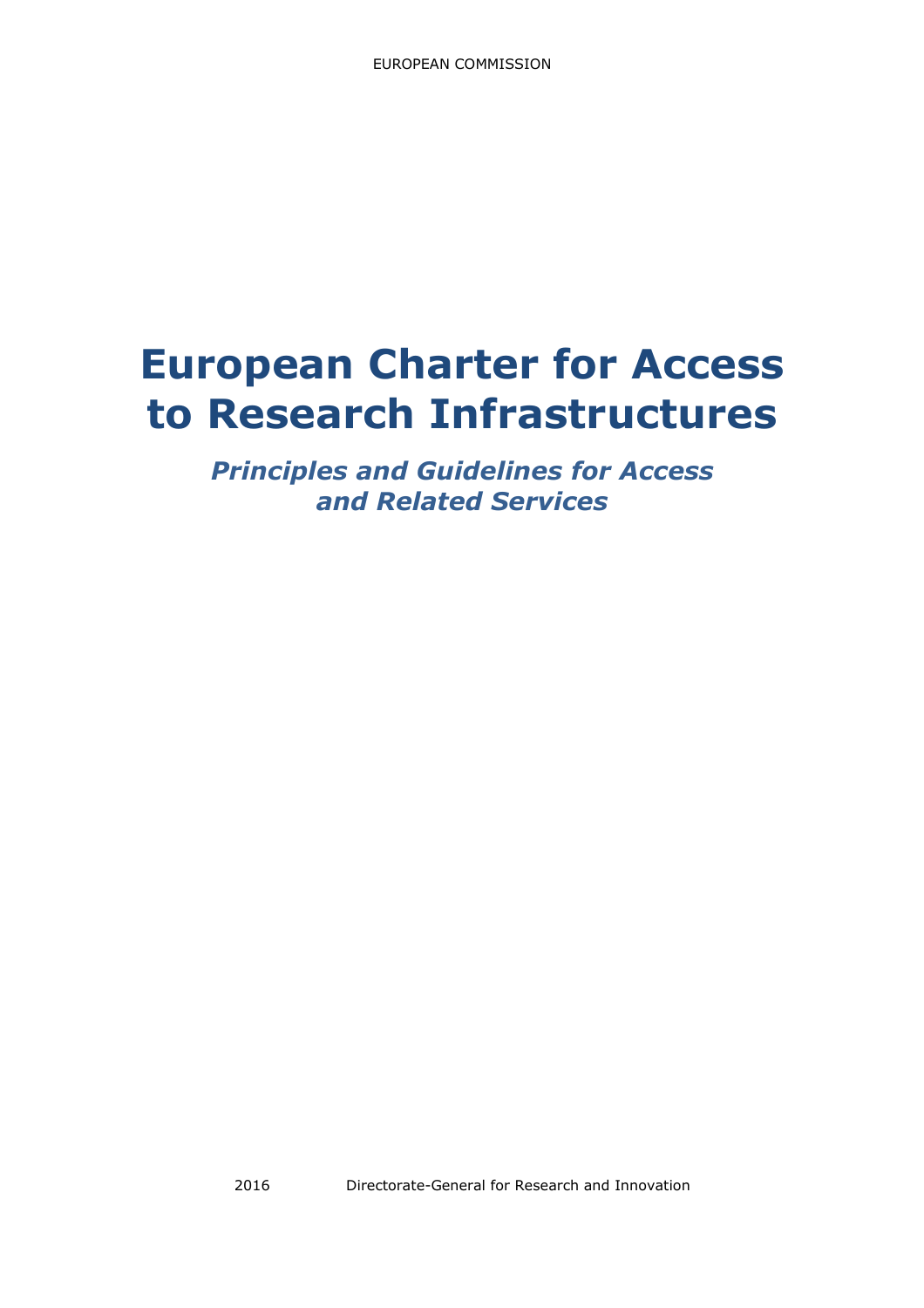#### *EUROPE DIRECT is a service to help you find answers to your questions about the European Union*

Freephone number (\*): 00 800 6 7 8 9 10 11

(\*) The information given is free, as are most calls (though some operators, phone boxes or hotels may charge you)

#### **LEGAL NOTICE**

Neither the European Commission nor any person acting on behalf of the Commission is responsible for the use which might be made of the following information.

The views expressed in this publication are the sole responsibility of the author and do not necessarily reflect the views of the European Commission.

More information on the European Union is available on the internet (http://europa.eu).

Luxembourg: Publications Office of the European Union, 2015.

ISBN: 978-92-79-45600-8 doi:10.2777/524573 KI-04-15-085-EN-N

© European Union, 2016. Reproduction is authorised provided the source is acknowledged.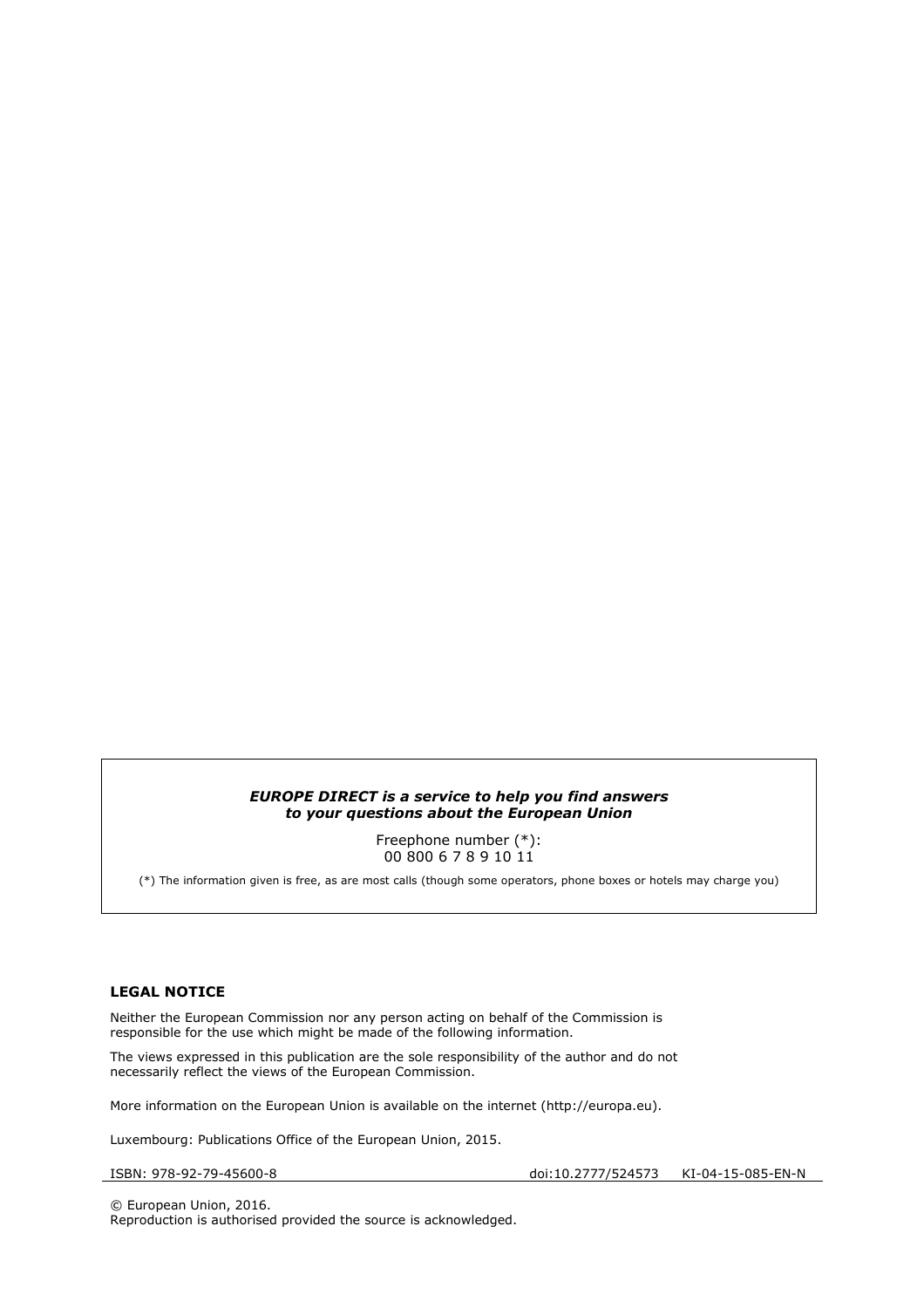# **TABLE OF CONTENT**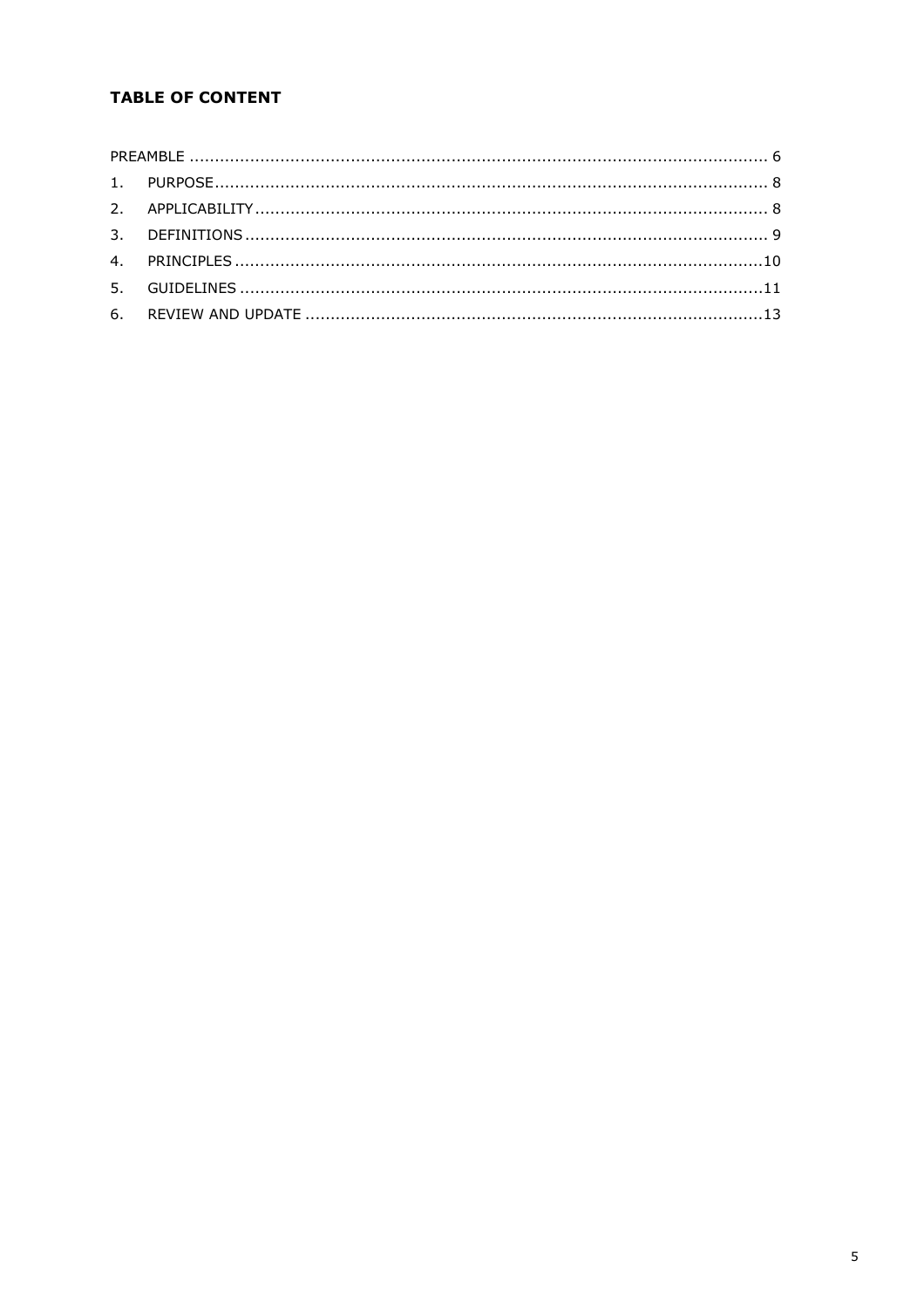## **PREAMBLE**

Research Infrastructures, including e-infrastructures, are at the core of the **knowledge triangle of research, education and innovation** and therefore play a vital role in the advancement of knowledge and technology and their exploitation. By offering high quality services to Users from different countries, engaging young people, attracting new Users and preparing the next generation of researchers, Research Infrastructures help in structuring the scientific community and play a key role in the construction of an efficient research and innovation environment. Support to the effective and efficient construction and operation of Research Infrastructures is a key priority in realising the European Research Area and in promoting **open science** and **open innovation**. Because of their ability to assemble a critical mass of people, knowledge and investment, Research Infrastructures contribute to **regional, national, European and global development**  and are one of the most efficient tools to facilitate international cooperation in science.

Research Infrastructures are also crucial in helping Europe lead a global movement towards open, interconnected, data-driven and computer-intensive research, experimental development, as well as education and training. They increase the creativity in and efficiency of research and bridge the gap between highly developed and lesser-developed regions. To an increasing extent, Research Infrastructures comprise elements of **digital services,** making the infrastructures and their services more accessible and enabling collaboration among Users across scientific domains and geographical boundaries. From a User´s perspective, the remote access can lead to a situation in which the physical location of the Research Infrastructure becomes less relevant. This nature of Research Infrastructures (and data involved) poses a number of challenges in relation to data ownership and to the necessity of providing transparency and Access to it. The exponential growth of data moreover poses challenges to its effective handling and its costs of curation and storage.

Just as public infrastructures are key to civil society, Research Infrastructures are the backbone of scientific communities and by now are well established in all disciplines. This spread has happened not least under the influence of increasingly important interdisciplinary User communities, digital science and of the move towards open access to scientific publications and data.

Strong investment in research and innovation is needed to address pressing **global societal challenges,** such as climate change, health and ageing population, and the move towards a resource efficient society. Research Infrastructures play a vital role in addressing these challenges. However, it is essential to optimise the use of scarce resources for increasingly expensive facilities, to overcome the fragmented Research Infrastructure spending, not only across Europe, but at a more global scale and to join forces to address these challenges. As such, the scale and scope of scientific investigation and the challenges driving the development of large Research Infrastructures deserve particular attention. When Access to Research Infrastructures is granted among research organisations, it should not be burdened by inappropriate taxation.

Stronger interaction and cooperation between Research Infrastructures, Users and **providers from industry** and public services builds bridges between the public, commercial and Research Infrastructure worlds. Dedicated initiatives can help increase knowledge and **technology transfer** from science to industry and public services and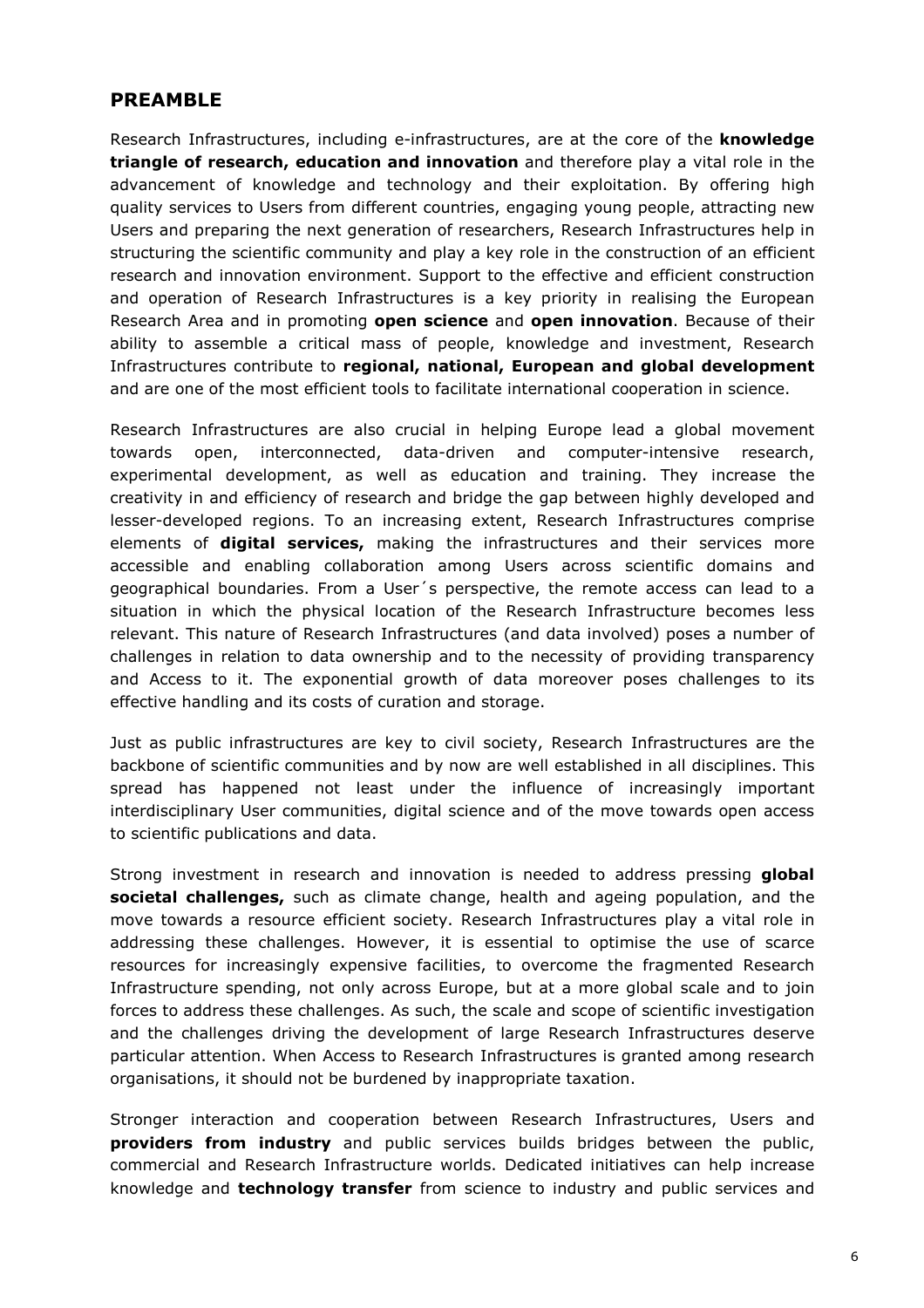help **driving innovation**. In addition to acting as Users, industry also plays an increasing role in the construction, operation and innovation of Research Infrastructures.

Finally, the nature and complexity of the societal challenges require a **global approach** and Access to the best Research Infrastructures, regardless of their location, is a prerequisite to achieve scientific excellence and socio-economic impact.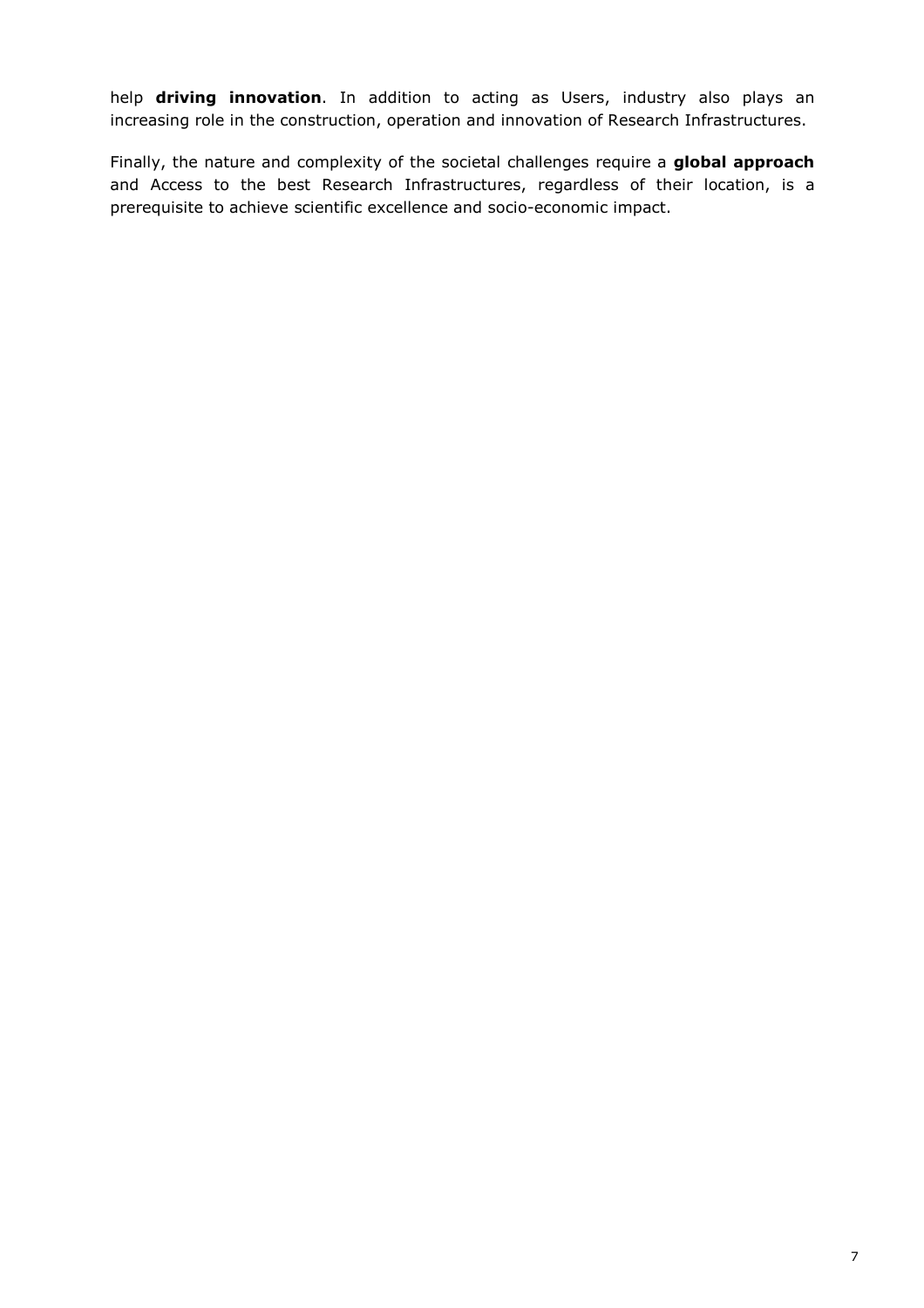# **1. PURPOSE**

In the context of the implementation of the European Research Area, this Charter sets out **non-regulatory principles and guidelines** to be used as a reference when defining Access policies for Research Infrastructures and related services.

While not having any legally binding nature, Research Infrastructures are encouraged to use this Charter as a reference when updating existing or defining new Access policies. In addition, the funding organisations of Research Infrastructures are invited to promote this Charter's provisions.

This Charter promotes **Access to Research Infrastructures** in order to conduct innovative research and development, to improve the related methods and skills in the workforce and to foster collaboration.

This Charter moreover promotes interaction with a wide range of social and economic activities, including, as appropriate, **business, industry and public services**, in order to maximise the return on investment in Research Infrastructures and to drive innovation, competitiveness and efficiency in terms of use of the scarce resources available.

# **2. APPLICABILITY**

 $\overline{a}$ 

This Charter addresses Access to Research Infrastructures as defined below and may be taken into account when defining policies for providing Access in order to conduct research, to undertake experimental development, to provide education and training and to deliver services.

This Charter is primarily targeted at those responsible for the definition of the Access policy to any given Research Infrastructure and, therefore, at the Research Infrastructures themselves, at the institutions to which they belong and at their respective research funding organisations.

A number of resources complement this Charter providing best practices and concrete guidance on the topics raised to those responsible for the definition of Access policies $^{\rm 1}.$ 

While expressing the European approach for Access to Research Infrastructures, this Charter is offered as a **reference document worldwide**.

<sup>&</sup>lt;sup>1</sup> The Access to Research Infrastructures section of the European Commission's Research Infrastructure's website lists and provides links to such documentation: http://ec.europa.eu/research/infrastructures/index\_en.cfm?pg=access\_ri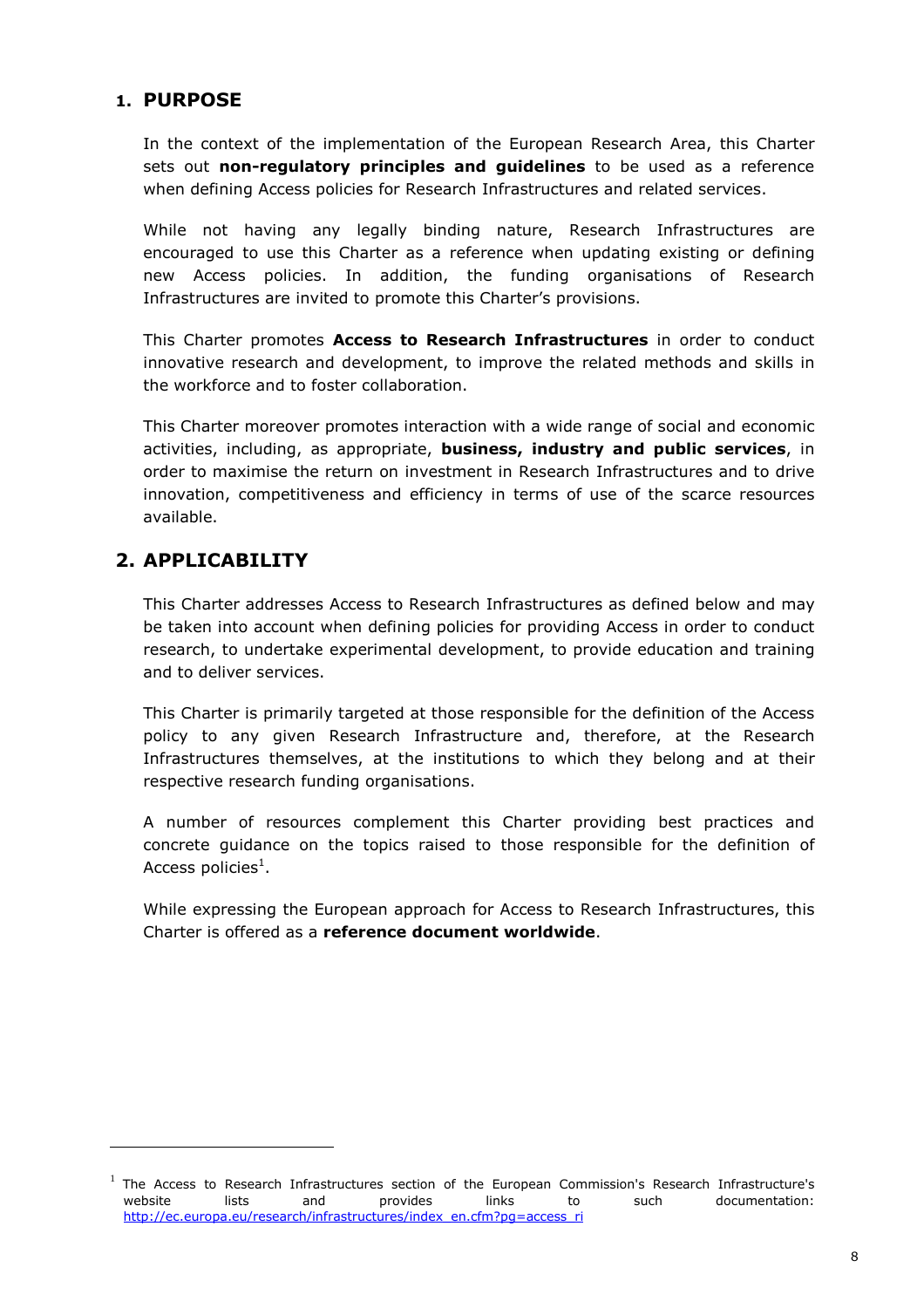## **3. DEFINITIONS**

#### a. Research Infrastructures

'Research Infrastructures' are facilities, resources and services that are used by the research communities to conduct research and foster innovation in their fields. They include: major scientific equipment (or sets of instruments), knowledgebased resources such as collections, archives and scientific data, e-infrastructures, such as data and computing systems and communication networks and any other tools that are essential to achieve excellence in research and innovation. They may be 'single-sited', 'virtual' and 'distributed'<sup>2</sup>.

b. Users

'Users' of Research Infrastructures can be individuals, teams and institutions from academia, business, industry and public services. They are engaged in the conception or creation of new knowledge, products, processes, methods and systems and also in the management of projects. Teams can include researchers, doctoral candidates, technical staff and students participating in research in the framework of their studies.

c. Access

'Access' refers to the legitimate and authorised physical, remote and virtual admission to, interactions with and use of Research Infrastructures and to services offered by Research Infrastructures to Users. Such Access can be granted, amongst others, to machine time, computing resources, software, data, data-communication services, trust and authentication services, sample preparation, archives, collections, the set-up, execution and dismantling of experiments, education and training, expert support and analytical services.

d. Access Unit

 $\overline{a}$ 

The Access Unit is a measure specifying the Access offered to the Users. Research Infrastructures are responsible for the definition of Access Units, which may vary from e.g. precise values like hours or sessions of beam time processing time, to gigabytes transmitted for the conduction of complex experiments and projects up to quotations based on an inventory of Users' needs.

 $2$  Article 2 (6) of Regulation (EU) No 1291/2013 of 11 December 2013: "Establishing Horizon 2020 – the Framework Programme for Research and Innovation (2014-2020)"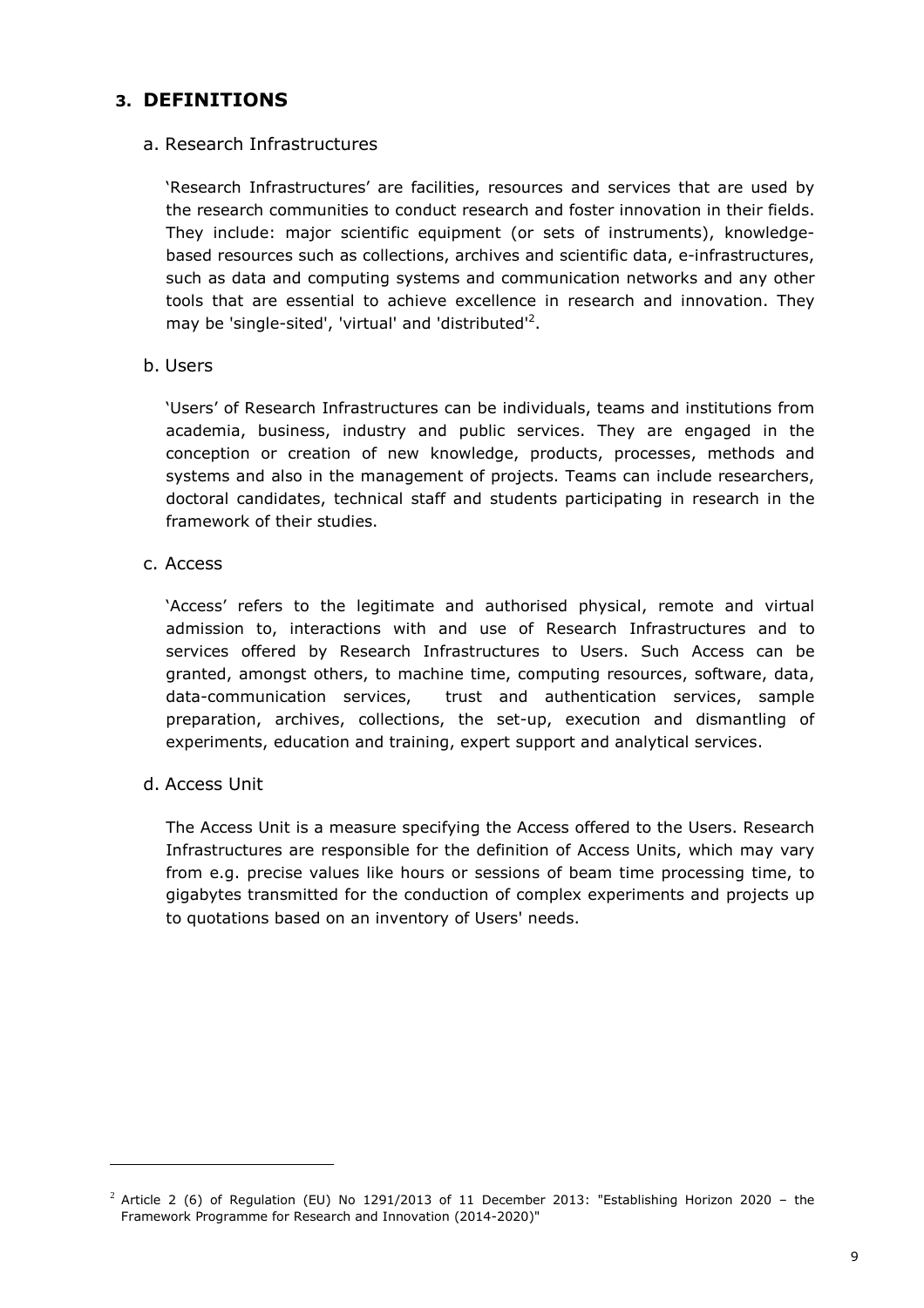# **4. PRINCIPLES**

## a. Access policy

Research Infrastructures should have a policy defining how they regulate, grant and support Access to (potential) Users from academia, business, industry and public services.

b. Acknowledgement and co-authorship

Users should acknowledge the contribution of the Research Infrastructure in any output (i.e. publication, patent, data, etc.) deriving from research conducted within its realms. In accordance with good scientific practice, Users are encouraged to offer co-authorship to those working at the Research Infrastructure having made genuine scientific contributions to their work.

## c. Legal conformity

Research Infrastructures must comply with national and international law and agreements, particularly, but not only, in areas such as intellectual property rights and the protection of privacy, ethical considerations as well as safety, security and public order regulations when designing rules and conditions for Access to and use of Research Infrastructures.

d. Costs and fees

Acknowledging a variety of financing models, costs need to be covered and fees for Access, to the extent found necessary, should contribute to the financial sustainability of the Research Infrastructure.

e. Ethical conduct and research integrity

Research Infrastructures and Users should undertake the necessary actions to adhere to the standard codes of conduct and ethical behaviour in scientific research and to research integrity<sup>3</sup>.

f. Non-discrimination

In granting Access to Users Research Infrastructures shall not discriminate on any personal grounds and may consider establishing equal opportunities policies.

## g. Implementation

 $\overline{a}$ 

The administration connected to requesting and granting Access to Research Infrastructures should be kept to a minimum.

 $3$  The European code of conduct for research integrity drafted by the European Science Foundation (ESF) and the European Federation of National Academies of Sciences and Humanities (ALLEA) sets out eight principles that Researchers need to abide to: honesty in communication, reliability in performing research, objectivity, impartiality and independence, openness and accessibility, duty of care, fairness in providing references and giving credit, and responsibility for the scientists and researchers of the future. http://www.allea.org/Content/ALLEA/Themes/Scientific%20Integrity/Code\_Conduct\_Research\_Integrity.pdf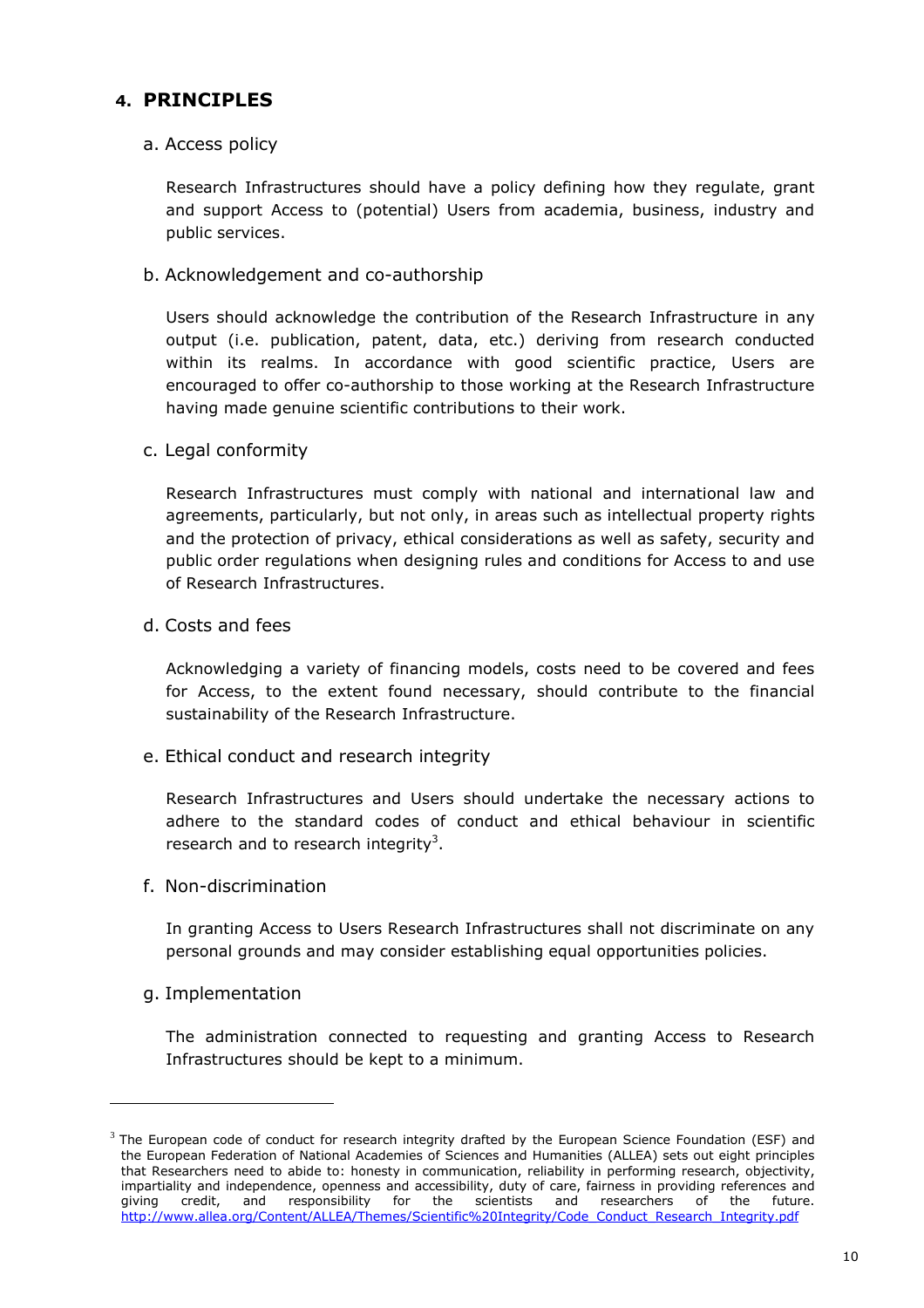#### h. Research data management

Research Infrastructures should have a research data management policy ensuring that research data are appropriately maintained, archived for a reasonable period, and available for review and (re-)use. Research Infrastructures and Users should have an agreement on how to (re-)use the data. If appropriate, they are also encouraged to consider providing open access to research data.

## i. User instruction

Research Infrastructures should provide the Users with instructions for the effective and efficient Access to a Research Infrastructure.

## **5. GUIDELINES**

#### a. Access policy

The Access policy of a Research Infrastructure should define the Access in terms of Access Units, state the specific Access mode, clarify the conditions for Access, describe the processes and interactions involved in the Access and elaborate on the support measures facilitating the Access, if existing.

## b. Access modes

Access to Research Infrastructures may be provided according to three different Access modes, i.e. `excellence-driven`, `market-driven` and `wide`. Acknowledging the different purposes of Access, and in function of possible contractual and legal obligations, Access to any Research Infrastructure may be regulated according to one Access mode, or any combination of them.

#### 1) Excellence-driven Access

The excellence-driven Access mode is exclusively dependent on the scientific excellence, originality, quality and technical and ethical feasibility of an application evaluated through peer review conducted by internal or external experts. It enables Users to get access to the best facilities, resources and services wherever located. This Access mode enables collaborative research and technological development efforts across geographical and disciplinary boundaries.

#### 2) Market-driven Access

The market-driven Access mode applies when Access is defined through an agreement between the User and the Research Infrastructure that will lead to a fee for the Access and that may remain confidential.

#### 3) Wide Access

The wide Access mode guarantees the broadest possible Access to scientific data and digital services provided by the Research Infrastructure to Users wherever they are based. Research Infrastructures adopting this mode maximise availability and visibility of the data and services provided.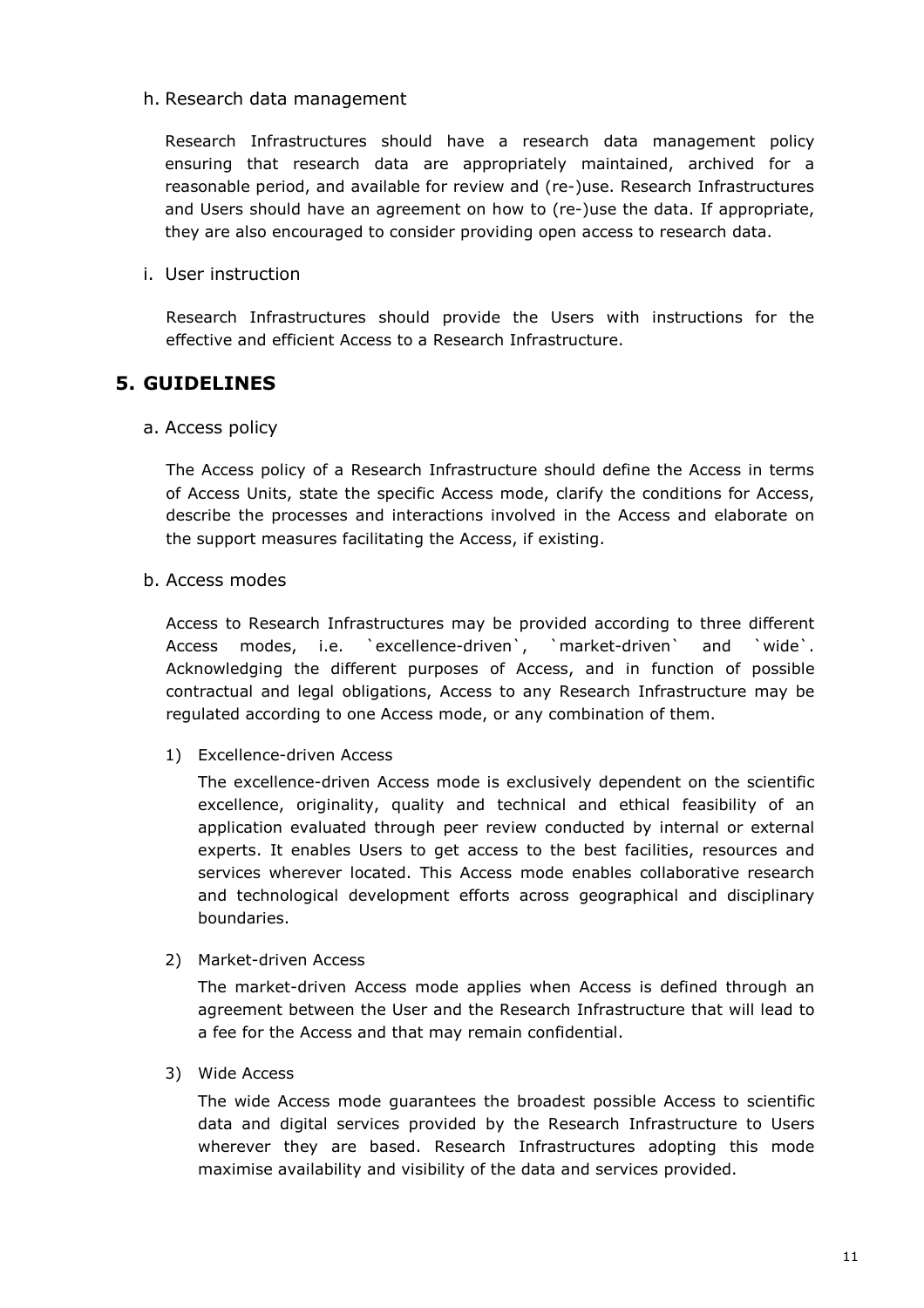## c. Access restrictions

Research Infrastructures may restrict Access by means of quota or pre-defined User groups, as long as they clearly communicate such conditions to the Users. Such restrictions may be based on established acceptable practices such as, but not limited to, training and education, research programmes, ethics, legal and contractual obligations, financial contributions, resources and membership.

## d. Access processes and interactions

The processes and interactions involved in the Access to Research Infrastructures may consist of application, negotiation, evaluation, feedback, selection, admission, approval, feasibility check, setting-up, use, monitoring and dismantling. Research Infrastructures should in any case clearly communicate and motivate their decision on the request for Access to the Users.

## e. Support measures facilitating Access

In order to facilitate Access, Research Infrastructures are encouraged to offer support measures to Users such as guidance through User manuals, provision of User support, provision of accommodation, and guidance with immigration procedures.

## f. Education and training

Research Infrastructures are encouraged to offer education and training in the areas of their activities and to collaborate with other institutions and organisations that benefit from using the Research Infrastructure for their education and training purposes.

#### g. Regulatory framework

Access to any given Research Infrastructure should be regulated by a framework that can range from generic terms and conditions for use accepted by the User, through a dedicated contract up to the provisions of international agreements and treaties. The regulatory framework should cover, at the least, Access, intellectual property rights, data protection, confidentiality, liability and possible fees.

#### h. Transparency

Each Research Infrastructure should have a single point providing clear and transparent information on the Research Infrastructure itself, its services, Access policy, data management policy and the terms and conditions. Where applicable, information should be provided on the available equipment, costs, fees, contractual obligations, health safety and environment rules and procedures, intellectual property rights and the legal settlement of disputes.

#### i. Research data management plan

Research Infrastructures and Users should agree on a data management plan, outlining how research data of the project will be handled.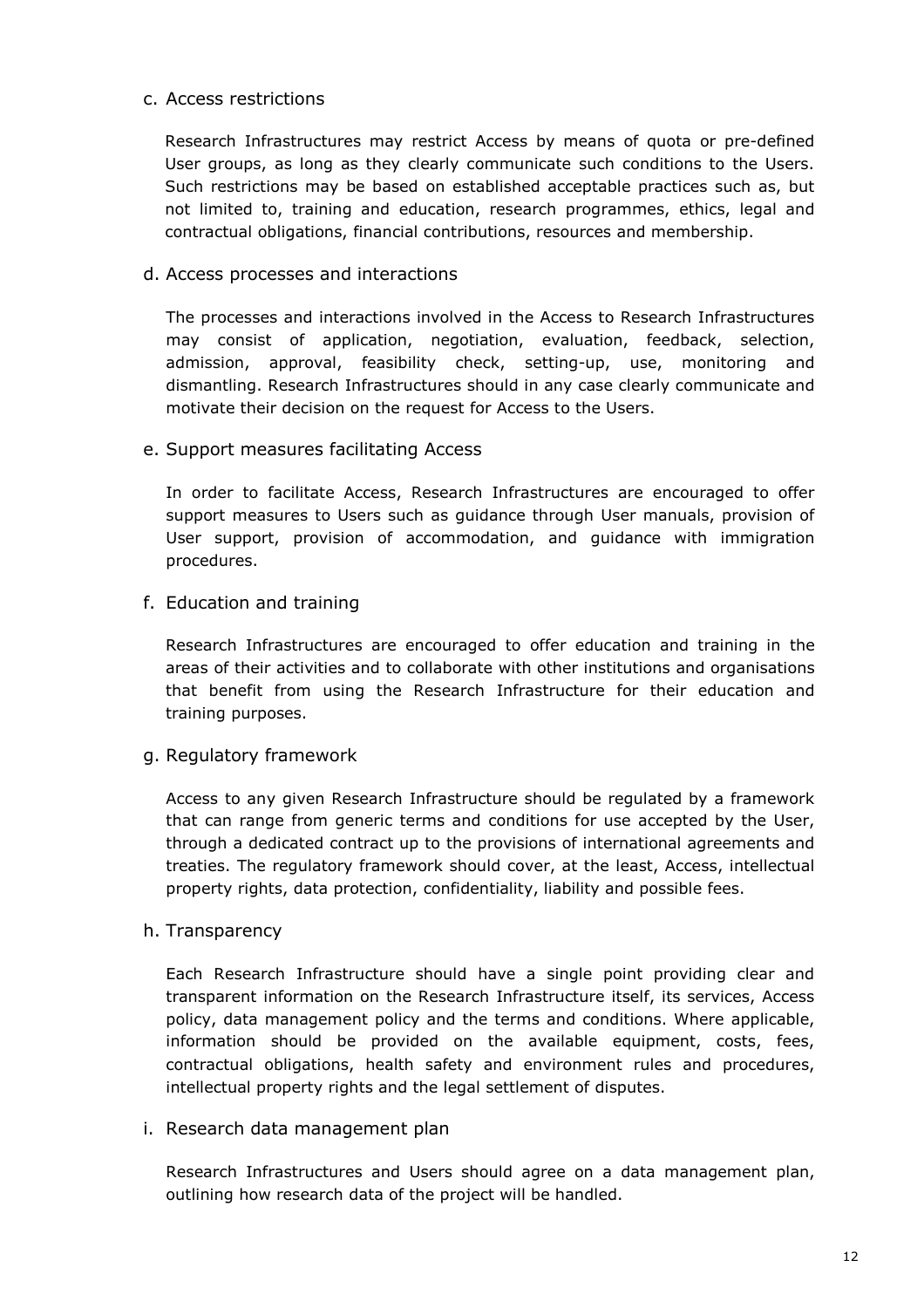j. Health, safety, security and environment

Research Infrastructures should undertake the necessary actions, including instruction, to ensure the health, security and safety of any User accessing the Research Infrastructure as well as to minimise the impact on the environment. Where applicable, Users must comply with security, safety and environmental rules and with procedures in force at the Research Infrastructures, in particular concerning the notifications on introduction of material and instrumentation that could induce risks or ethical issues to the facility.

k. Quality assurance

Research Infrastructures are encouraged to set in place mechanisms to evaluate the quality of the Access through e.g. feedback on the User satisfaction and the monitoring of the consequences of the Access to the Research Infrastructure.

l. Limitations

 $\overline{a}$ 

Access to Research Infrastructures may be limited, amongst others, by the following:

- − national security and defence;
- − privacy and confidentiality;
- − commercial sensitivity and intellectual property rights;
- − ethical considerations in accordance with applicable laws and regulations.

# **6. REVIEW AND UPDATE**

The Charter reflects the state of the art of thinking and practice concerning Access to Research Infrastructures in Europe. Research Infrastructures as well as Users can, at any time, provide comments on this Charter and suggest possible improvements<sup>4</sup>. The European Commission, the European Strategy Forum on Research Infrastructures, the e-Infrastructure Reflection Group and the European Research Area stakeholder organisations will periodically review the relevance and applicability of this Charter and, whenever appropriate, update it accordingly.

 $4$  An on-line feedback channel has been set up for such purpose by the European Commission. More information can be found on the Access to Research Infrastructures section of the European Commission's Research Infrastructure's website: http://ec.europa.eu/research/infrastructures/index\_en.cfm?pg=access\_ri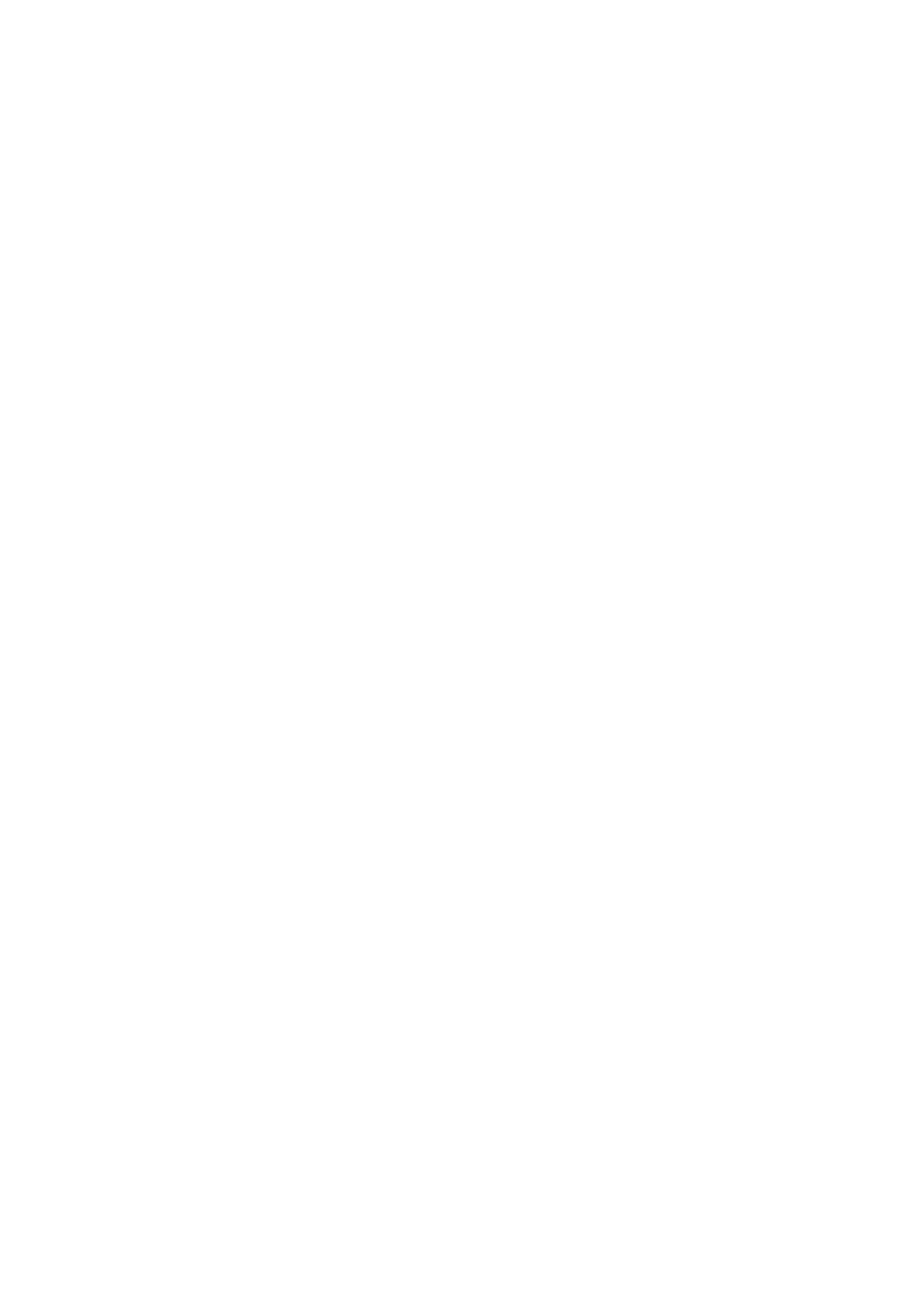#### **How to obtain EU publications**

#### **Free publications:**

- one copy: via EU Bookshop (http://bookshop.europa.eu);
- more than one copy or posters/maps: from the European Union's representations (http://ec.europa.eu/represent\_en.htm); from the delegations in non-EU countries (http://eeas.europa.eu/delegations/index\_en.htm); by contacting the Europe Direct service (http://europa.eu/europedirect/index\_en.htm) or calling 00 800 6 7 8 9 10 11 (freephone number from anywhere in the EU)  $(*)$ .

(\*) The information given is free, as are most calls (though some operators, phone boxes or hotels may charge you).

#### **Priced publications:**

• via EU Bookshop (http://bookshop.europa.eu).